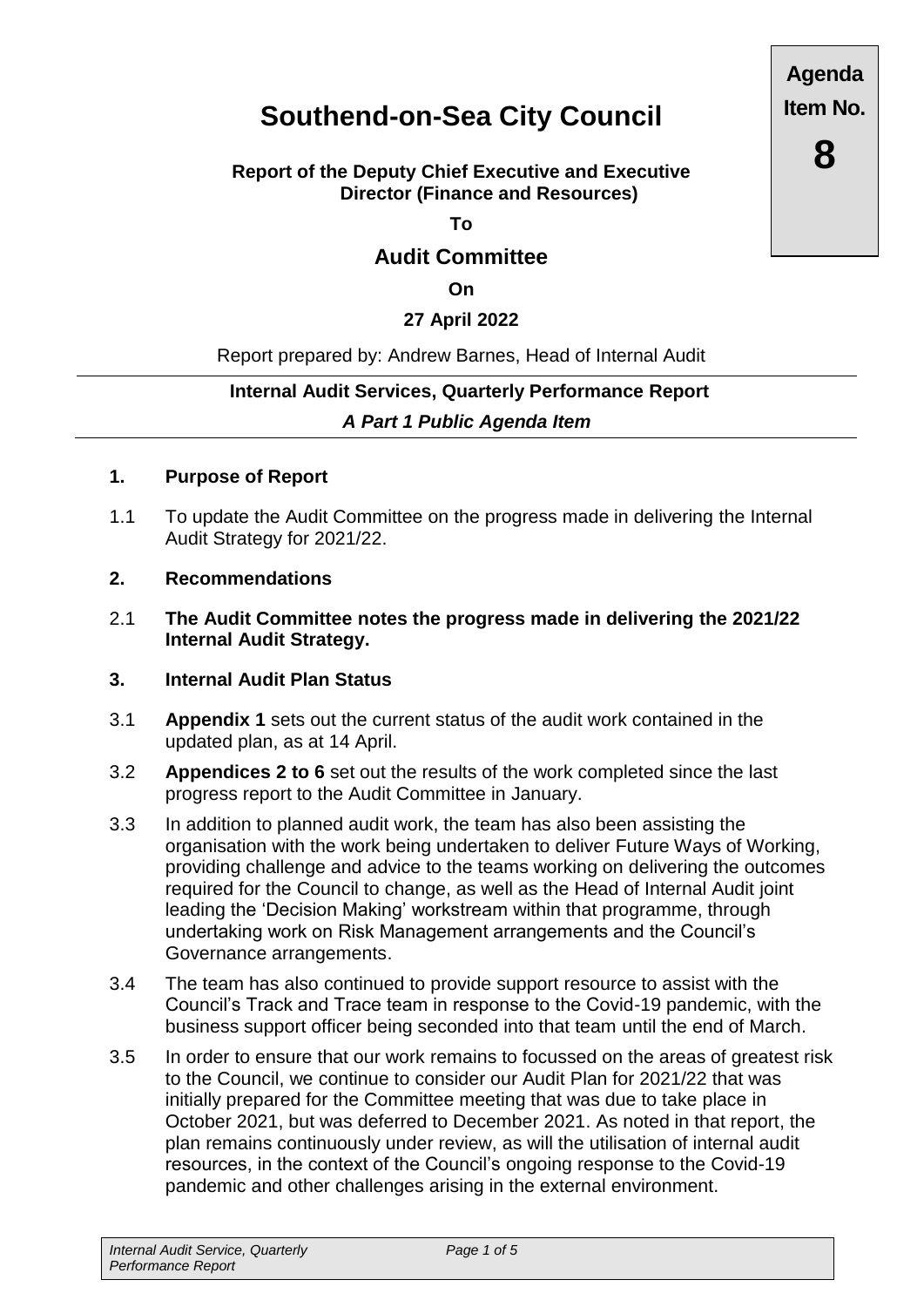- 3.6 Since the last report to the Committee updates to the Audit Plan for 2021/22 have been made, and therefore the Audit Plan has been further amended to reflect the changing circumstances, as is reflected in the commentary included at Appendix 1.
- 3.7 In addition to the Advice and Support items detailed at Appendix 1, the team has been providing support on work and arrangements that the Council is undertaking in respect of:
	- Reviewing and updating the Council's governance framework so that this can be optimised to support the delivery of the new corporate plan and meet the Council's aspiration for simple and effective governance
	- Supporting the Procurement team with their work to secure increased compliance with procurement requirements and contract procedure rules
	- Reviewing a complaint in respect of the provision of a new children's residential care provision in the borough
	- Support and challenge to the service as they examined the Hay's agency recruitment process and compliance checks for new employees.
- 3.8 The team have received feedback from the Director of Regeneration and Growth on the support provided in respect of the Adult Community College as follows: 'Many thanks for the support you've provided to the new governance group we've established with the 'in-housing' of the Adult Community College over the last year. Your good practice insight and challenge have been so valuable as we've moved through shadow arrangements to fully taking over responsibilities from the Governing Body. You have helped us to add appropriate considerations, further knitting the college into the wider organisation and our ways of working'.

# **4. Performance Targets and Resourcing**

- 4.1 As outlined in the Strategy presented to the December 2021 Audit Committee, the team will be reporting on a more limited set of indicators this year given the amount of work that is still being contracted out.
- 4.2 As at 14 April 2022:
	- For the period 1 April 2021 31 March 2022 the team had 0.4 days sickness absence. This represents a significant improvement on the position compared to the previous period.
- 4.3 In terms of the 42 jobs now included in the audit plan:
	- 60% of audits are complete with finalised reports issued
	- 2% of audits are complete with draft reports issued
	- 7% of audits are complete with draft reports being prepared
	- 19% of audits are in progress
	- 2% of audits have terms of reference agreed, with timing being discussed
	- 5% of audits have terms of reference being discussed
	- 5% of audits are being planned.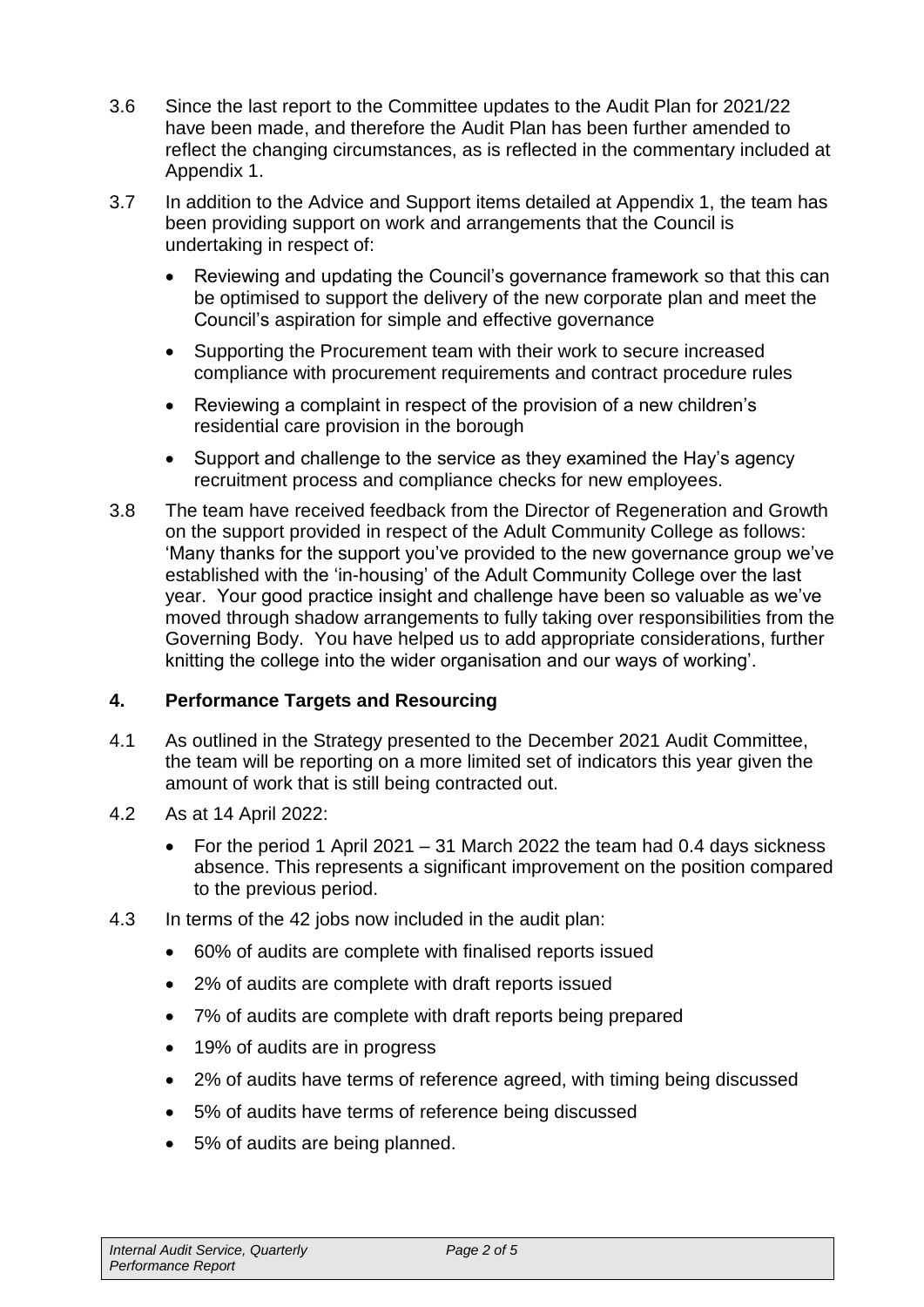- 4.4 No stakeholder surveys have been completed for 2021/22 because of the impact of Covid-19 and the redeployment of the Business Support Officer to assist with the Council's track and trace team. It was originally planned that these would be re-introduced for audits completed as part of the 2021/22 audit plan and reported to Audit Committee in due course. However, due to the Covid-19 Omicron variant and surge in cases, the Business Support Officer's redeployment was extended until the 31 March 2022. She has returned to the audit team from 1 April 2022, so surveys for completed works will now be re-commenced.
- 4.5 Since the last report to the Audit Committee in January 2022 there has been one change to the staffing of the team. An auditor has been appointed on a six-month fixed term contract to undertake the grant verification audits. The salaries of the vacant posts are being used to fund audit resource brought in from suitable accountancy firms to assist with delivery of the audit plan
- 4.6 In December 2021 the internal audit team engaged with the Learning and Development Team at Southend to facilitate a session to apply the team's analytical thinking into the current position of the internal audit team and the expected requirements of the internal audit service into the future, as this continues to evolve both at an industry level and at a local level. The results of this session have been used to develop an action plan for the team to assist with the development and delivery of the most appropriate team model, utilising the financial resources available.

# **5. Reasons for Recommendations**

**5.1 Internal audit is an assurance function providing assurance to assist the Audit Committee to effectively discharge its responsibilities as per its Terms of Reference. The delivery of the internal audit plan will assist the Audit Committee with obtaining assurance that the Annual Governance Statement appropriately reflects the conditions at the Council.**

# **6. Corporate Implications**

6.1 Contribution to the Southend 2050 Road Map

Audit work provides assurance and identifies opportunities for improvements that contribute to the delivery of all Southend 2050 outcomes.

6.2 Financial Implications

The Audit Plan will be delivered within the approved budget.

6.3 Legal Implications

The UK Public Sector Internal Audit Standards require the Audit Committee to approve (but not direct) the annual Internal Audit Plan and then receive regular updates on its delivery. This report contributes to discharging this duty.

6.4 People Implications

People issues that are relevant to an audit within the Audit Plan will be considered as part of the review.

6.5 Property implications

Property issues that are relevant to an audit within the Audit Plan will be considered as part of the review.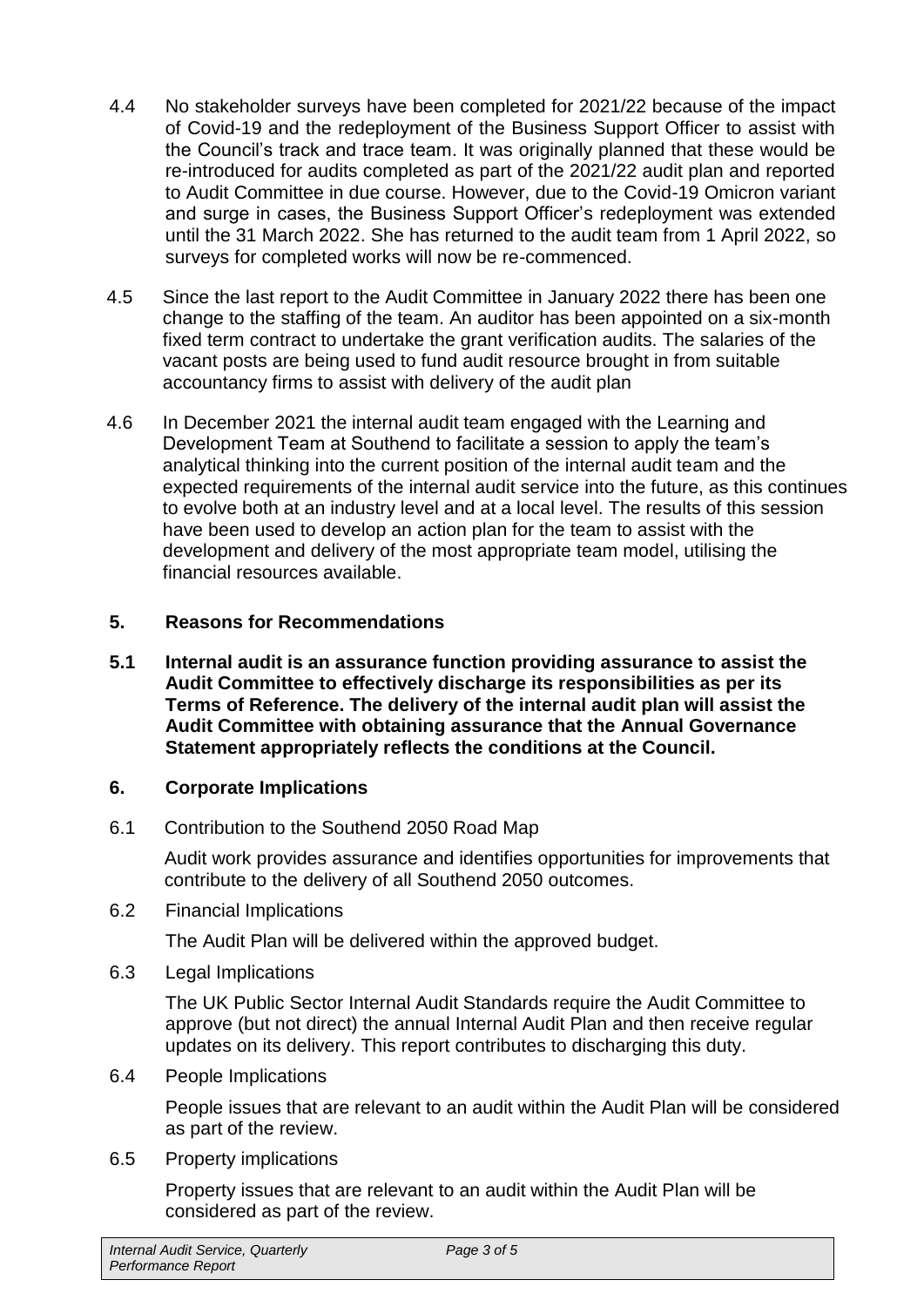#### 6.6 Consultation

The audit risk assessment and the Audit Plan are periodically discussed with the Chief Executive, Deputy Chief Executive and Directors before being reported to the Audit Committee.

All terms of reference and draft reports are discussed with the relevant Managers, Directors or Deputy Chief Executive before being finalised.

6.7 Equalities and Diversity Implications

The relevance of equality and diversity is considered during the initial planning stage of each audit before the Terms of Reference are agreed.

6.8 Risk Assessment

Failure to operate a robust assurance process (which incorporates the internal audit function) increases the risk that there are inadequacies in the internal control framework that may impact of the Council's ability to deliver the Southend 2050 Ambition and outcomes.

The main risks the team continues to manage are the:

- potential loss of in-house staff and the ability of the service to replace this resource in a timely manner
- lack of management capacity to support and develop the team, while processing work in a timely manner and providing strategic leadership to the team and support to the Council
- possibility that the external suppliers won't deliver contracted-in work within the required deadlines to the expected quality standards
- need to maintain relationships with clients / partners while the service is being rebuilt.
- 6.9 Value for Money

Opportunities to improve value for money in the delivery of services are identified during some reviews and recommendations made as appropriate.

Internal Audit also periodically considers whether it provides a value for money service.

6.10 Community Safety Implications

These issues are only considered if relevant to a specific audit review.

6.11 Environmental Impact

These issues are only considered if relevant to a specific audit review.

# **7. Background Papers**

- The Accounts and Audit Regulations 2015
- UK Public Sector Internal Audit Standards
- CIPFA: Local Government Application Note for the UK Public Sector Internal Audit Standards